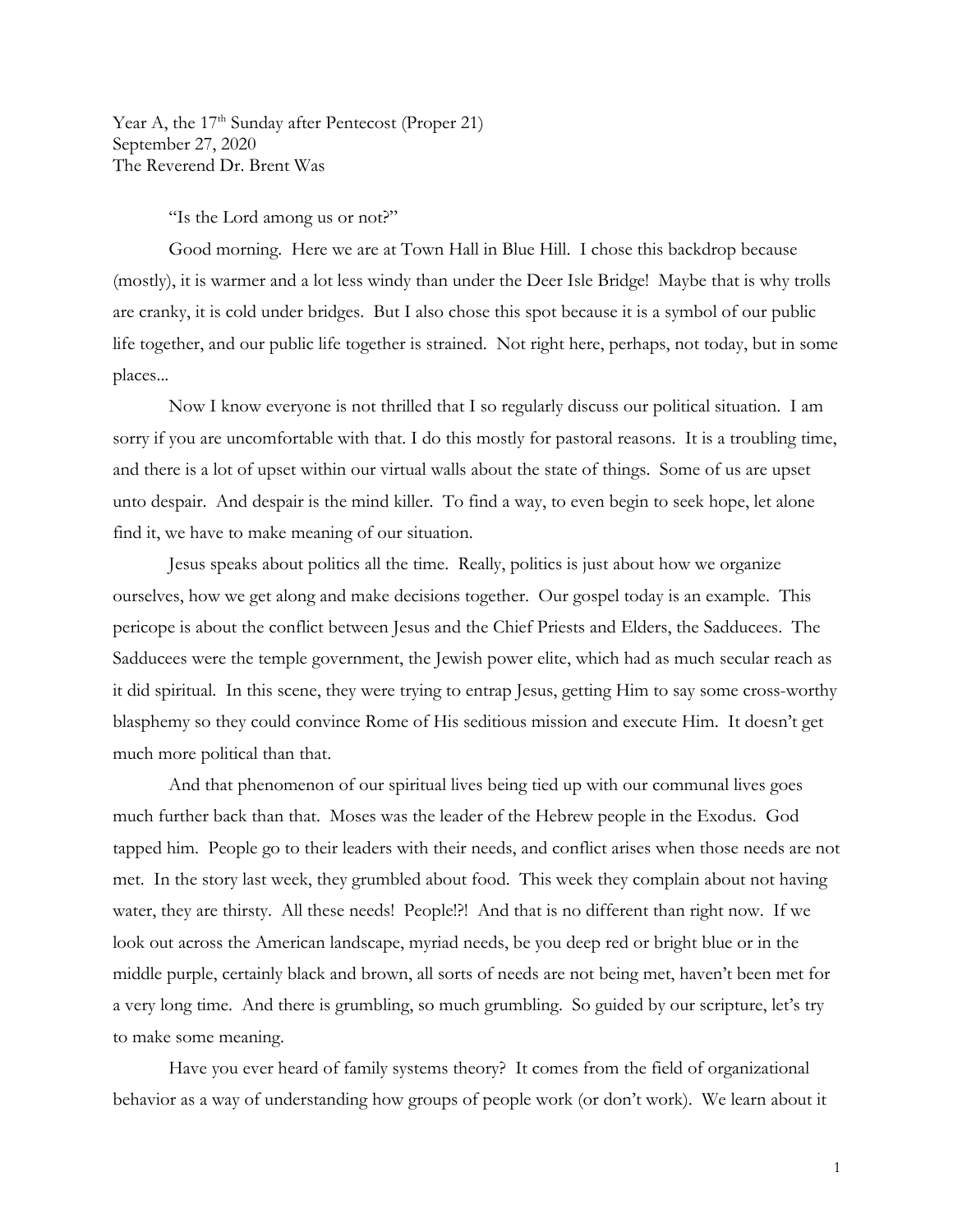in seminary because this theory posits that groups of people work in many of the same ways that families do. We talk of church as a family. Behavioral researchers agree! What is important today from that world is the concept of "presenting issues."

The presenting issue is the problem at hand, the one that is presenting itself, but is not the root cause. Your child starts acting out: drinking, problems at school, missing curfew whatever. Maybe that is the problem; wrong crowd, too many distractions, broken watch, and there is nothing deeper going on. That is entirely possible. Maybe, though, there is a deeper reason. They are being bullied; trauma is being revealed; a behavior health problem is emerging. Inwardly, they are wrestling with their sexuality or gender identity or whatever the root cause is, but the outward and visible sign of that disturbance manifests as Fs in Spanish, multiple speeding tickets or screaming at mom every morning. That is what "presenting issue" is all about.

In Exodus, thirst is the presenting issue. At other times it was food, the Egyptians on their heels, and boredom with the day after day manna diet. Like thirst, those are also actual needs, certainly, and that could be the end of the story, but we don't keep telling stories like this for 3000 years to pass on the wisdom that you get thirsty in the desert, or that you get hungry if there is no food. There are deeper meanings in this story.

In St. Matthew's Gospel, the Saducees, do they really care about where the authority of John's baptism comes from? No. Well, maybe academically, but they didn't crucify people over academic issues. They felt threatened by Jesus. That was the problem. Their positions of power and responsibility were threatened when the status quo was threatened. They were the status quo, Jesus threatened it. This argument about John's baptism is the presenting issue, the real issue is their fear of Jesus as an agent of change.

Maybe the current disruptions in our civil life could be analyzed in similar terms. Our problems are manifesting as Black lives matter v. the police, Antifa v. Proud Boys, keep your word v. fill that seat, concerns about the sanctity of elections and a peaceful transfer of power. There is such a variety of experiences and concerns that can rightly be called this American life. But maybe those are presenting issues of much larger currents, much larger brokenness and attending needs. Exodus is helpful here.

Yes, the people of Israel wanted water. But at the root, they wanted to know that God was with them, that they were on the right path. They felt awfully alone out in the desert. They were free from slavery, but when they left those bonds they left a lot of other things, too, like reliable of food and water; like houses to live in. These were town people, not frontiers folk. They had left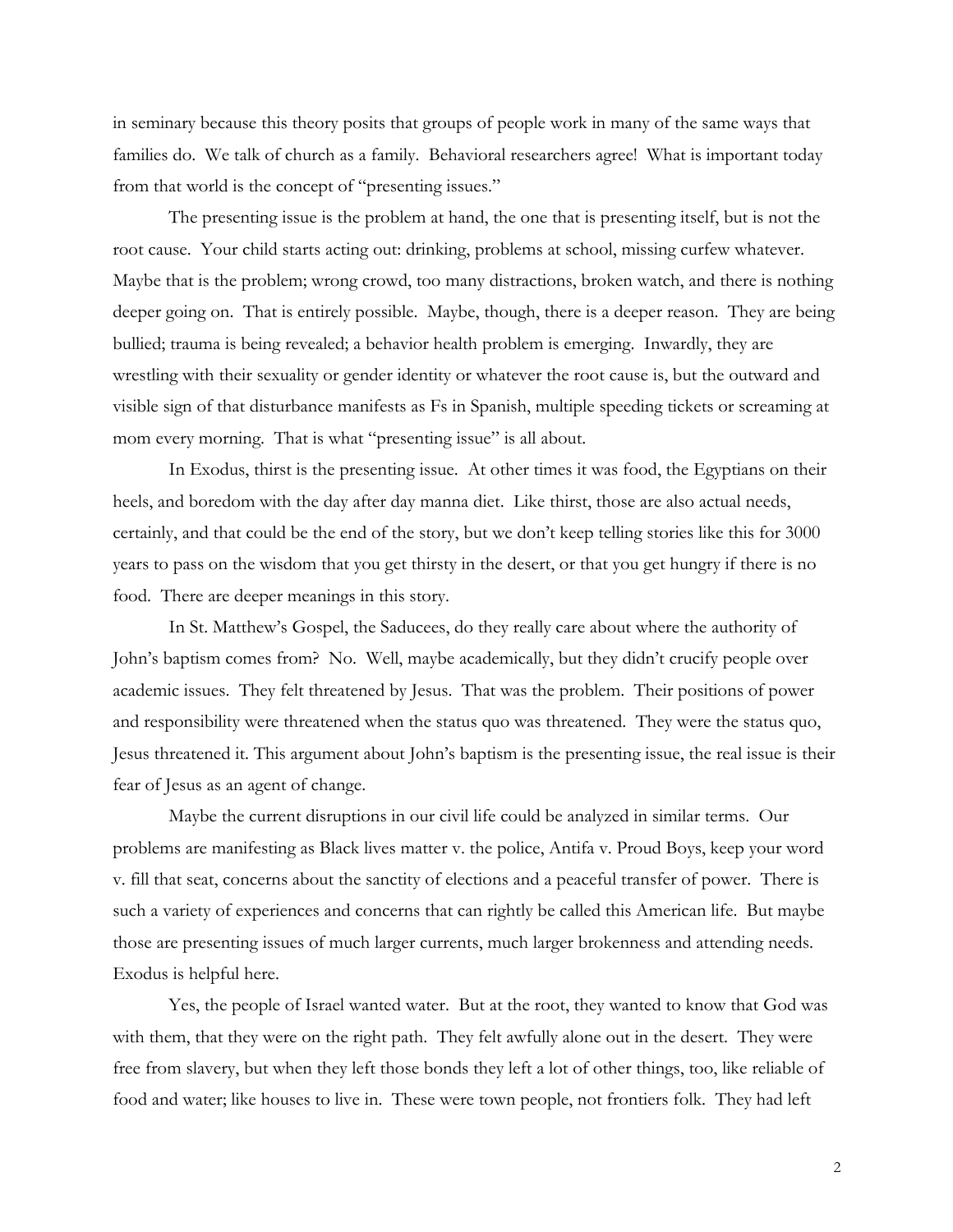everything that was familiar for the wilderness. The questions and doubts they must have had. Had they made the right choice? Would things ever be normal, familiar again? Would there ever be a time that they wouldn't have to be scraping the ground for manna or waiting for rocks to be supernaturally split open to get a drink?

That sounds a lot closer to home that the Wilderness of Sin usually reads. I'd love to shake someone's hand when I come to visit and see my dad after his knee surgery last week. I'd love to see a scene in a movie depicting a whole bunch of people and not have "wow they are awfully close together" come into my mind. I don't want to have to brace myself for scary or soul crushing news every time I open the newspaper. I know you know those feelings. We want it to be normal. And it won't be, can't be for a long time. Those are a lot of the same feelings that are behind the grumbling of Israel. It is those feelings, the doubts and the worries, the longings and the honest to goodness needs that beg the real question, "Is the Lord among us or not?" Which could be another way of asking, "Is there hope?"

For a lot of folks, right now, it is not working. I believe that is what is behind this. It, this country, is not working for most of us. Our economy, health care system, schools and tattered social safety net, a deteriorating environment made obvious in the ongoing record temperatures, record fires, record hurricane seasons. This pandemic is disproportionately killing the poor and people of color. Our endless wars. Wages stagnant for decades for most while un-Godly wealth concentrates in the hands of very, very few. The quality of so many aspects of our life together has decreased markedly in my lifetime, and I was born during Viet Nam, my first birthday was two weeks after Watergate. That should have been a low point for our nation! Look around now. "Is the Lord among us or not?"

Where's the hope? This is the time for our poetic interlude. It is from St. Paul's letter to the Philippians, which is the appointed Epistle for today. It is likely that Paul is quoting these verses from a very, very early hymn.

Let the same mind be in you that was in Christ Jesus, who, though he was in the form of God, did not regard equality with God as something to be exploited, but emptied himself, taking the form of a slave, being born in human likeness. And being found in human form, he humbled himself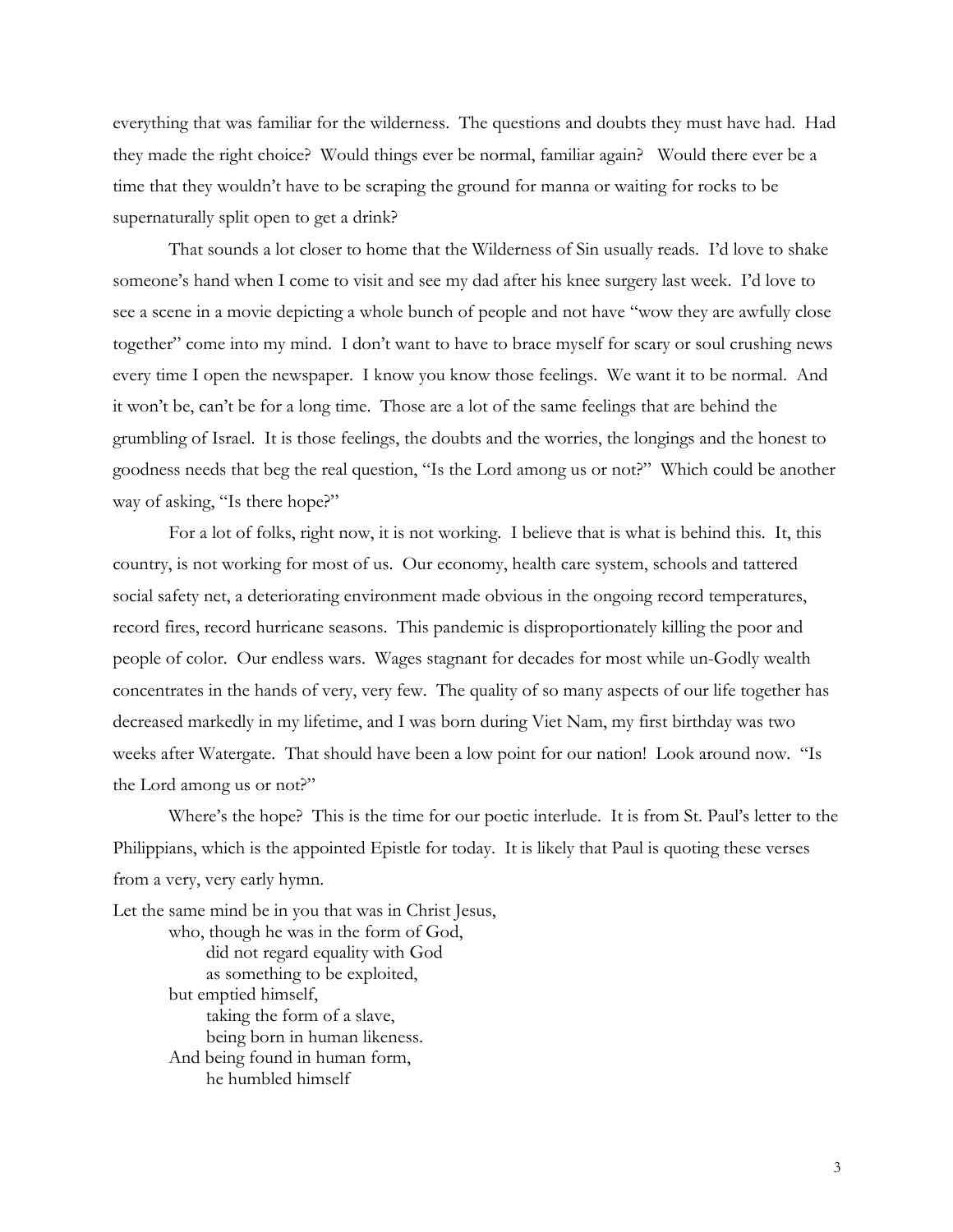| and became obedient to the point of death-- |
|---------------------------------------------|
| even death on a cross.                      |
| Therefore God also highly exalted him       |
| and gave him the name                       |
| that is above every name,                   |
| so that at the name of Jesus                |
| every knee should bend,                     |
| in heaven and on earth and under the earth, |
| and every tongue should confess             |
| that Jesus Christ is Lord,                  |
| to the glory of God the Father.             |
|                                             |

The Israelites despaired. "It would never be the same again!" "We are going to die!" Both of which are true, but to different ends than they suspected. Despair is being certain that it will not work out, it is the opposite of hope. (It comes from Latin de- down from sperare- to hope). The opposite of faith is not doubt, it is certainty. O the hubris of certainty! Knowing that it is going to be a disaster... there is no hope in that. There is no God in that, because having true faith in God means knowing that we never know the end of the story, knowing that all things are possible in God, not matter how unlikely. It takes a lot of faith to rest into that.

You will learn over the coming years that I speak about humility a lot. Not that we are incapable of seeing right, doing right, having true faith. No, I speak of humility in that we are capable of telling truth from lies, right from wrong, taking the narrow path when we should, but that we are all far too willing and able and guilty of still doing it wrong, even though we know better. I preach humility because we are conscious of our trespasses and trespass anyway; we should be humble in that light. We are all guilty of sins, some of us terrible ones, and all of us have been the beneficiaries of terrible, mortal sins, done by others, yes, but on our behalf, to our benefit. It takes a heap of humility to admit that we been doing wrong, and another heap to repent, to change the direction of our lives. Where does the strength, the courage, the humility come to do this?

He "emptied himself, taking the form of a slave, being born in human likeness. And being found in human form, he humbled himself and became obedient to the point of death- even death on a cross."

The word "emptied" here is in Greek, kenosis, and it is a very important concept, central to the mystical heritage of the Church. We'll get to it, but not in depth today. The self-